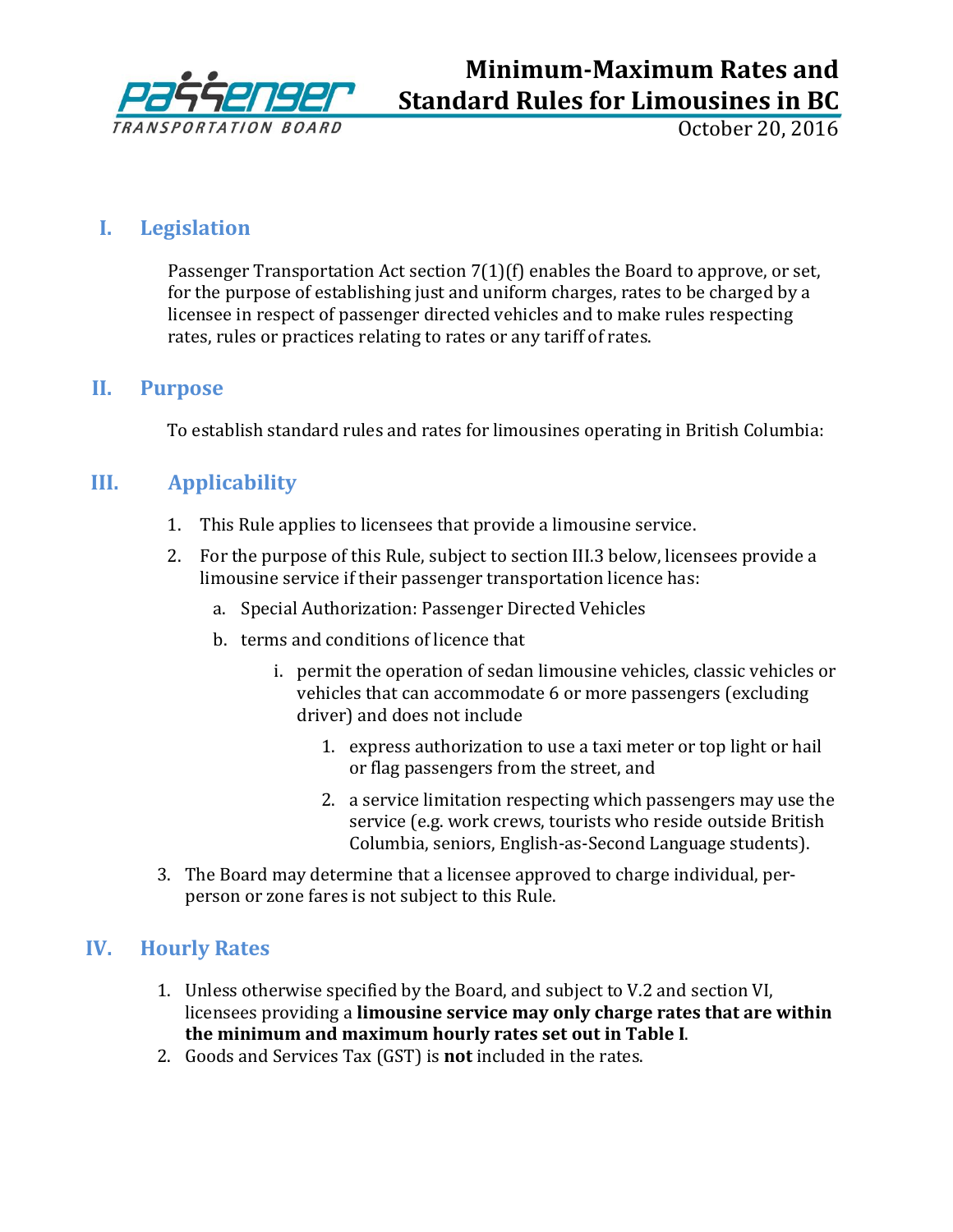3. Subject to Section V below, other point-to-point rates approved by the Board prior to the date of this Rule remain in effect and the licensee must charge the approved point-to-point rates unless a calculation of fares based on an hourly rate would be less.

|                            | <b>Minimum &amp; Maximum Rates</b> |                               |                        |                               |                   |  |  |
|----------------------------|------------------------------------|-------------------------------|------------------------|-------------------------------|-------------------|--|--|
|                            | Sedan<br>Limousines                | Mid-Size<br><b>Limousines</b> | <b>Stretch</b><br>Cars | <b>Stretch</b><br><b>SUVs</b> | <b>Limo Buses</b> |  |  |
| Seats (excluding driver)   | $3 - 5$                            | Variable*                     | $8 - 11$               | $8 - 16$                      | 17 or more        |  |  |
| <b>Minimum Hourly Rate</b> | \$75                               | \$90                          | \$110                  | \$150                         | \$175             |  |  |
| <b>Maximum Hourly Rate</b> | \$150                              | \$160                         | \$175                  | \$240                         | n/a               |  |  |

#### **Table I: Minimum and Maximum Hourly Limousine Rates in BC** (before allowable discounts)

*\* Mid-size limousines include SUVs and other body styles (6-7 pax.), vans (6-11 pax.) and antique sedans (3-5 pax.)*

### **V. Minimum Fares on the Sea-to-Sky Corridor**

- 1. Section V only applies to licensees with authority to transport passengers on trips on the Sea-to-Sky Highway including trips on this highway that originate or terminate at the Vancouver International Airport (YVR).
- 2. Table II sets out minimum fares that must be charged for specified one-way trips on the Sea-to-Sky Corridor.
- 3. Goods and Services Tax (GST) is **not** included in the fares.
- 4. Trips identified in Table II are based on municipal boundaries except for the Vancouver International Airport (YVR) where the Main and South terminals are located.
- 5. Minimum and maximum hourly rates apply to all trips on the Sea-to-Sky corridor that are not identified in Table II.
- 6. Before the start of the trip, licensees must inform customers of applicable rates and minimum fares for the Sea-to-Sky corridor.
- 7. If a licensee is charging point-to-point rates and a passenger requests a stop or alternate route that extends the trip by more than 15 minutes, licensees may apply an additional charge as long as they notify customers of the additional charges in advance and in writing.
- 8. For trips identified in Table II, the applicable minimum fares replace any company-specific point-to-point or 'flat' rates the Board may have approved previously.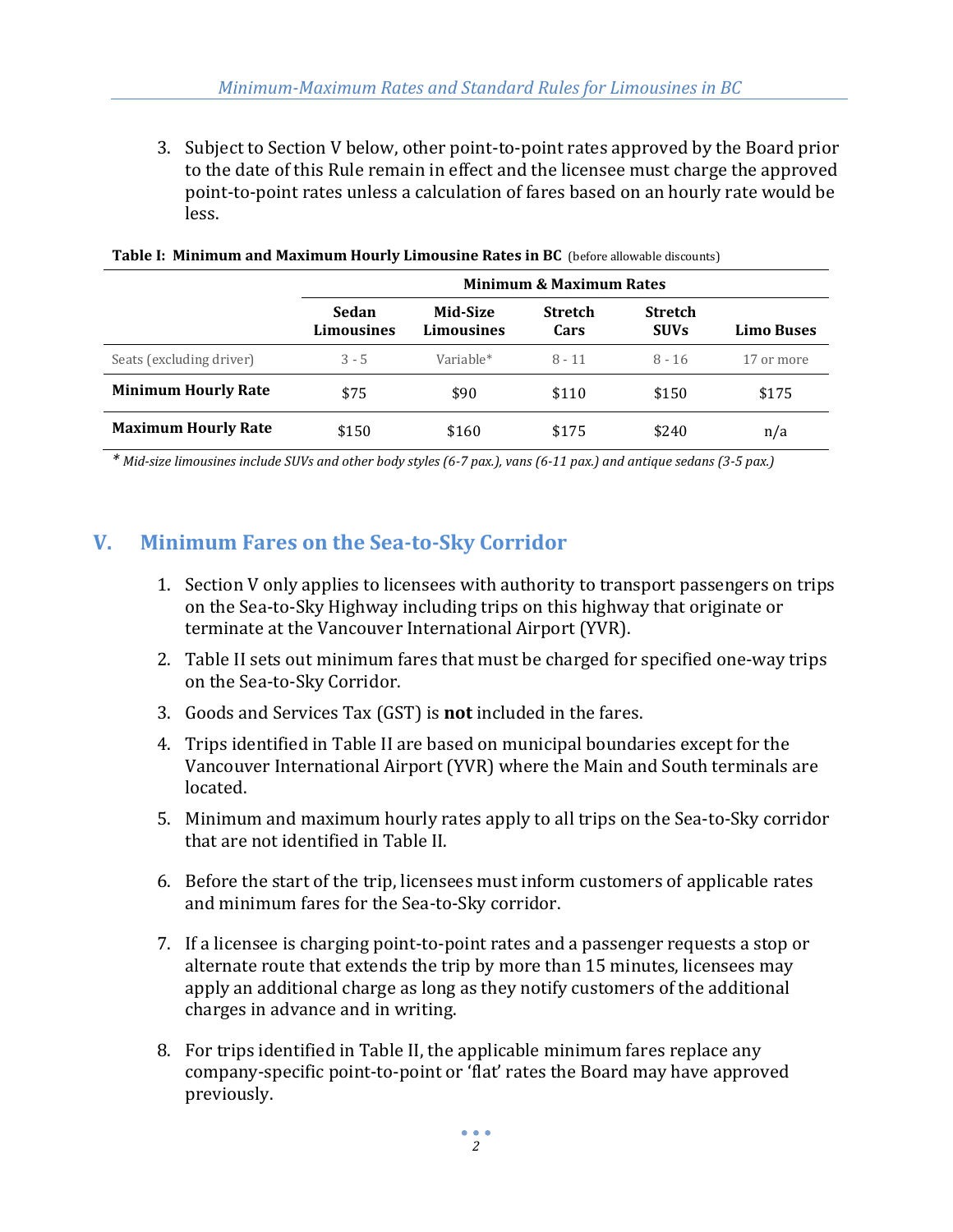|                                 | <b>Minimum Rates</b>       |                               |                        |                               |                   |  |
|---------------------------------|----------------------------|-------------------------------|------------------------|-------------------------------|-------------------|--|
| <b>Trips</b> (either direction) | Sedan<br><b>Limousines</b> | Mid-Size<br><b>Limousines</b> | <b>Stretch</b><br>Cars | <b>Stretch</b><br><b>SUVs</b> | <b>Limo Buses</b> |  |
| Seats (excluding driver)        | $3 - 5$                    | Variable*                     | $8 - 11$               | $8 - 16$                      | 17 or more        |  |
| <b>YVR-Whistler</b>             | \$300                      | \$360                         | \$440                  | \$570                         | \$665             |  |
| YVR-Squamish**                  | \$195                      | \$235                         | \$290                  | \$375                         | \$435             |  |
| <b>YVR-Pemberton</b>            | \$375                      | \$445                         | \$545                  | \$710                         | \$825             |  |
| Vancouver-Squamish**            | \$145                      | \$175                         | \$215                  | \$275                         | \$325             |  |
| Vancouver-Whistler              | \$245                      | \$295                         | \$360                  | \$470                         | \$545             |  |
| <b>Vancouver-Pemberton</b>      | \$320                      | \$385                         | \$470                  | \$605                         | \$710             |  |
| Squamish-Whistler**             | \$105                      | \$130                         | \$155                  | \$200                         | \$235             |  |
| Squamish-Pemberton**            | \$180                      | \$215                         | \$265                  | \$340                         | \$400             |  |
| <b>Whistler-Pemberton</b>       | \$80                       | \$95                          | \$115                  | \$150                         | \$175             |  |

#### **Table II: Minimum Rates for Specified One-Way Trips on the Sea-to-Sky Corridor** (before allowable discounts)

*\* Mid-size limousines include SUVs and other body styles (6-7 pax.), vans (6-11 pax.) and antique sedans (3-5 pax.)*

*\*\* Sea-to-Sky Gondola is located in the District of Squamish.*

### **VI. Standard Rules Governing the Rates**

#### **1. Definitions**

"**Agreement**" means an arrangement between a customer and a licensee for the provision a limousine service to a passenger or group of passengers at set rates.

"**Customer**" means the person who, on behalf of a passenger or group of passengers, enters an agreement with the licensee for the provision of limousine service to a passenger or group of passengers.

"**Flat Rates**" means a charter rate charged on a per-trip or point-to-point basis.

**"Licensee"** means a holder of a valid passenger transportation licence or a person formally designated by the holder of a valid passenger transportation licence to enter agreements on the licensee's behalf.

**"Point-to-Point Rate"** means a charter rate fixed in advance and charged for transportation between two points and may include deadhead travel.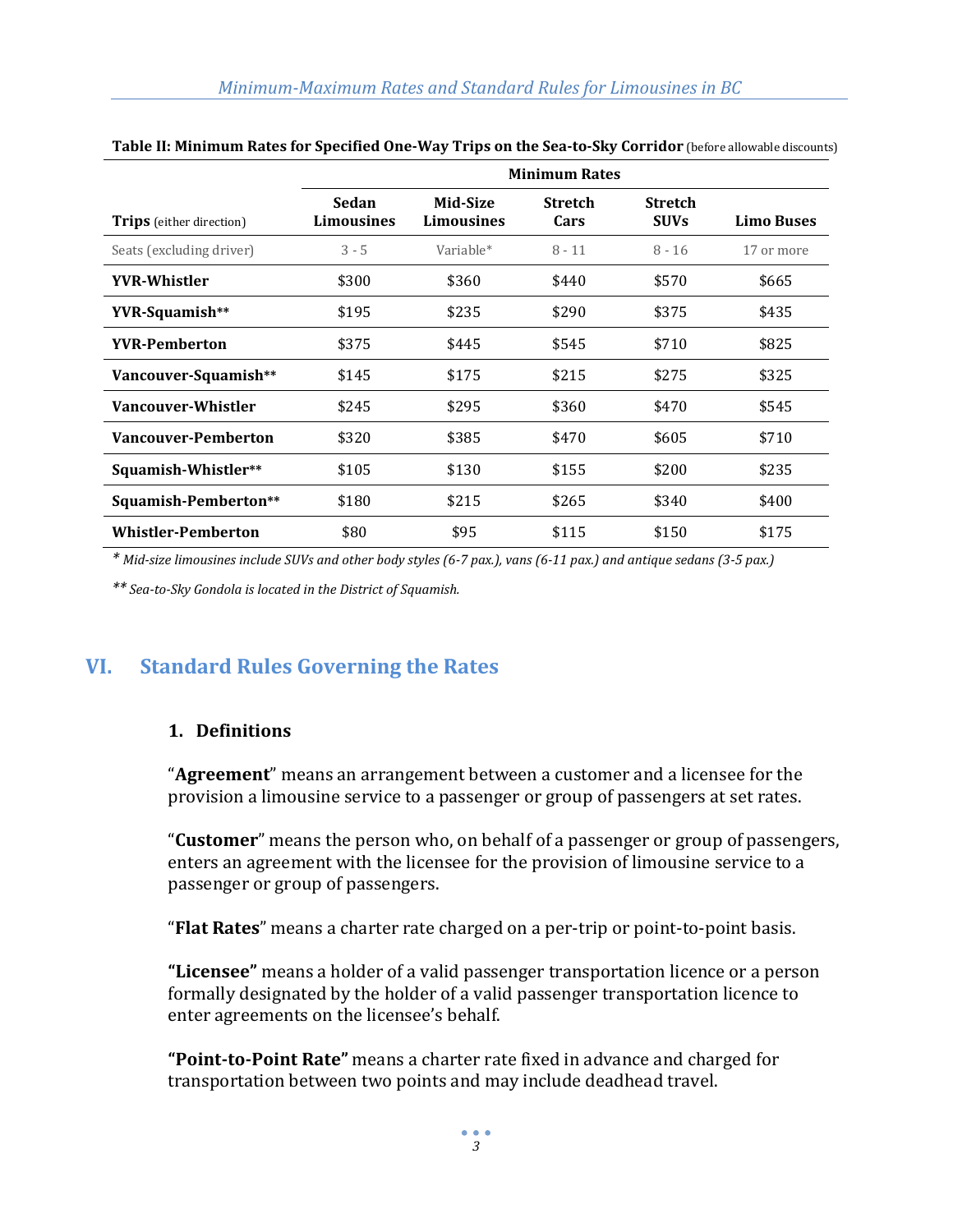**"Package Rate"** means a charter rate fixed in advance and charged on an hourly basis.

**"Sea-to-Sky Highway"** means the section of Highway 99 from Horseshoe Bay to Pemberton.

**"Standby Rates"** apply to non-driving time when a limousine and driver are waiting to provide transportation when needed by the passenger.

#### **2. Minimum Time**

- a. Subject to V.2, the minimum time charge for any limousine service trip is one hour.
- b. A licensee may set a minimum time charge that exceeds one hour if the customer is informed at the time of the agreement.

#### **3. Start and End of Hourly Charges**

- a. If the licensee calculates the hourly rate from or to a location other than where passengers are picked up or dropped off, the licensee must inform the customer at the time of the agreement of:
	- i. the location from or to which the hourly rate is calculated, and
	- **ii.** an estimated amount of time that will be added to the trip because of this policy.

#### **4. Tolls, Public Fees and Other Service Charges**

- a. If a licensee informs a customer at the time of the agreement, a licensee may require the customer to pay the following:
	- (i) all ferry, bridge, and tunnel tolls and other public fees such as parking and park entrance fees that apply to the limousine or its occupants (including the driver) and tolls for return trips.
	- (ii) a meet and greet fee
	- (iii) vehicle decoration or preparation fee
	- (iv) meals or accommodation costs for drivers
	- (v) vehicle clean up fees
	- (vi) standby rates
	- (vii) a per kilometer rate from the company's home base to or from the passenger pickup or drop off location.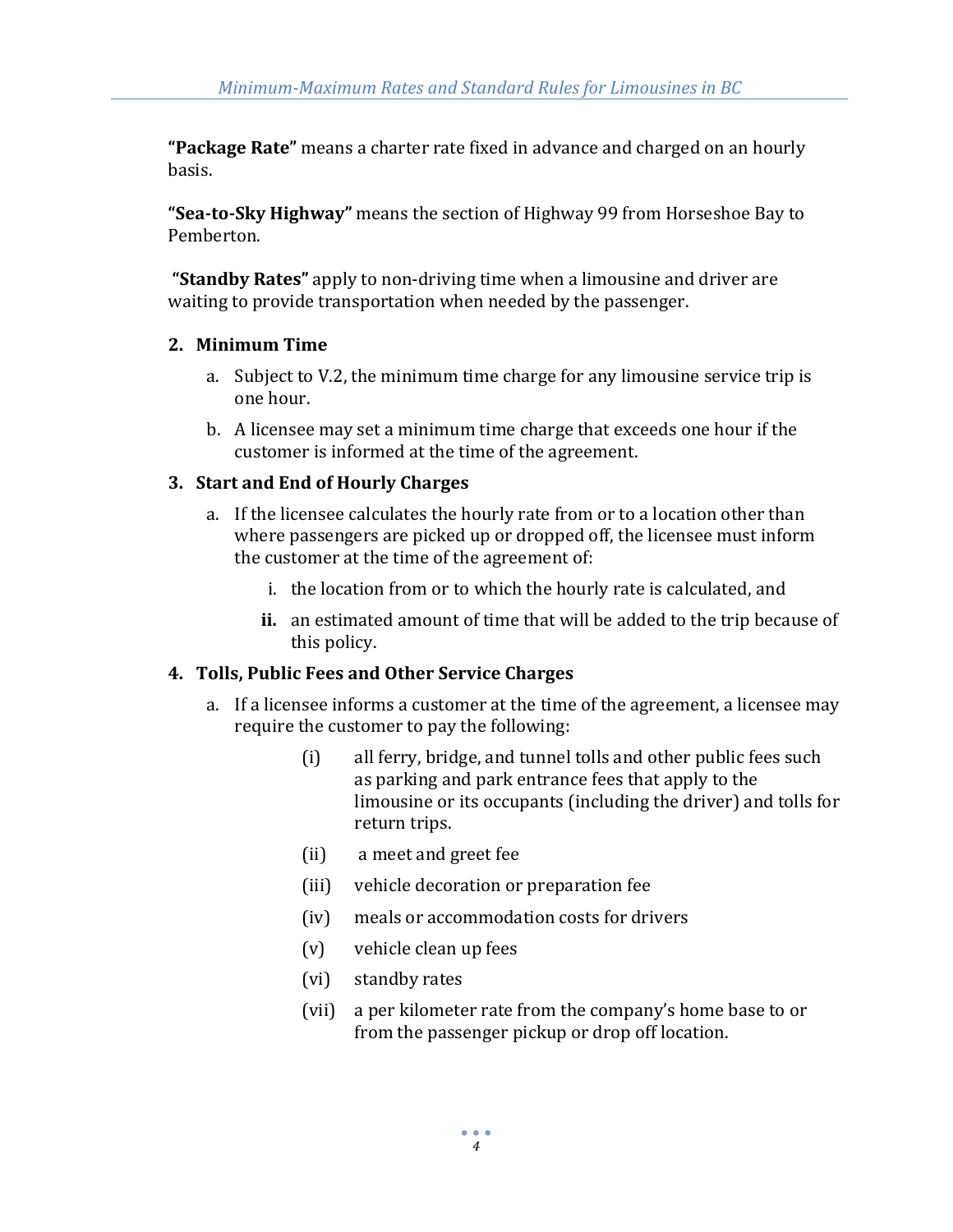### **5. Fuel Surcharges**

- a. A licensee may require a customer to pay a fuel surcharge if, at the time of the agreement, it informs the customer of:
	- (i) the total surcharge amount, or
	- (ii) the quantified method (including the data source and formula) that will be used to calculate the surcharge amount.

#### **6. Substitute Vehicles**

- a. Subject to (b) below, if a licensee is unable to provide a vehicle with the requested seating capacity, the rates charged must fall into the lower of one of the following rate categories:
	- (i) Rate category of the requested vehicle, or
	- (ii) The rate category for the limousine that was substituted
- b. If the number of passengers requiring transport exceeds the seating capacity of the vehicle, a licensee may charge the customer a higher rate to substitute a different limousine with a seating capacity to accommodate the number of passengers.

#### **7. Discounts**

Licensees may offer a discount of no more than 15% on their rates.

#### **8. Familiarization Trips**

A free "familiarization trip" may only be given to:

- a. travel agents
- b. destination management companies
- c. commercial tour operators, and
- d. event planners

in the interest of building current and future business relationships with the licensee.